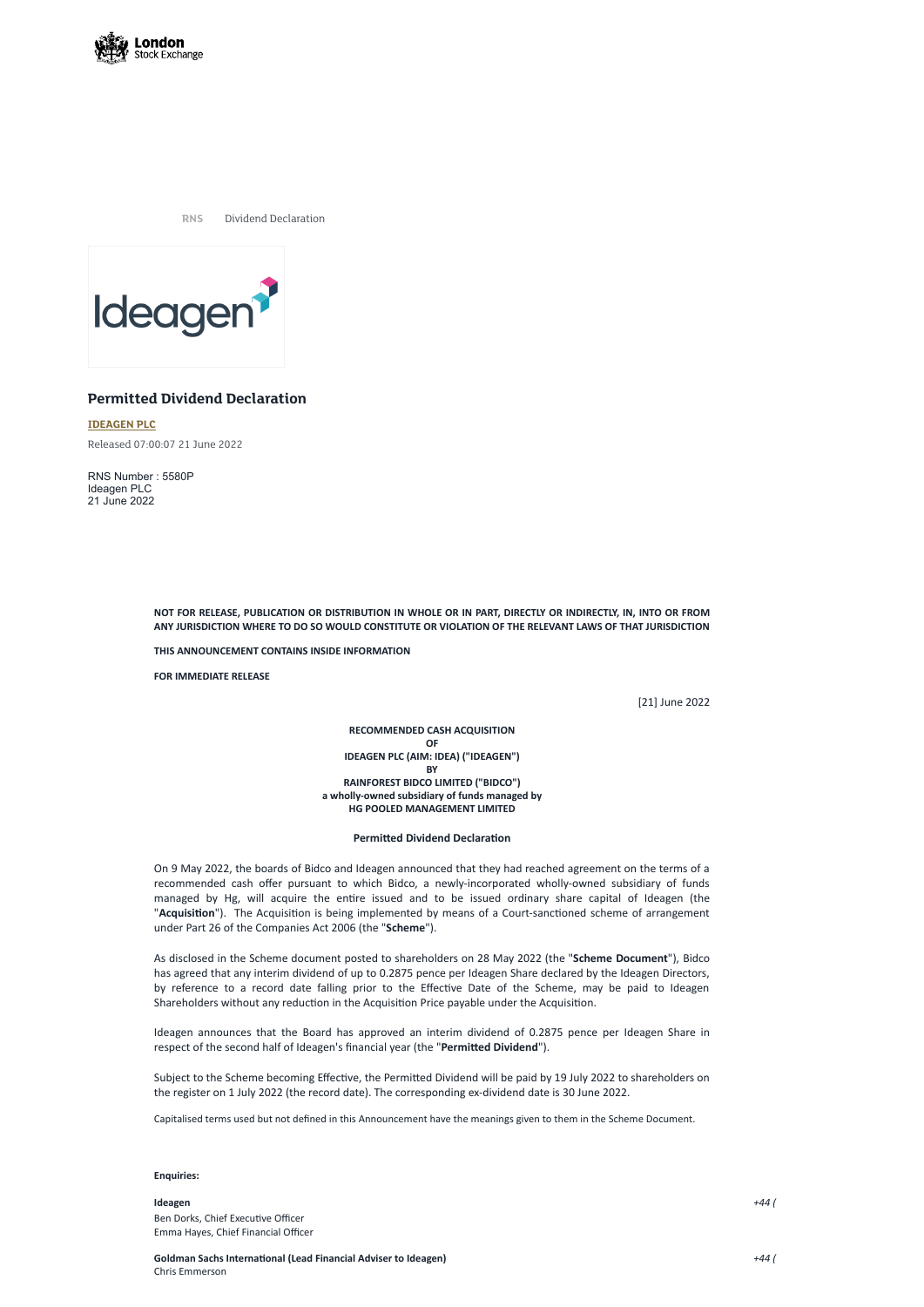Chris mmerson

| Khamran Ali<br>Tanguy Croguennoc                                                                                             |              |
|------------------------------------------------------------------------------------------------------------------------------|--------------|
|                                                                                                                              |              |
| Simon Bridges                                                                                                                |              |
| Georgina McCooke                                                                                                             |              |
| FTI Consulting (PR adviser to Ideagen)                                                                                       | +44 (        |
| Jamie Ricketts                                                                                                               | <u>ideac</u> |
| Dwight Burden                                                                                                                |              |
| Valerija Cymbal                                                                                                              |              |
| <b>Bidco</b>                                                                                                                 |              |
| <b>Hg</b>                                                                                                                    | +44 (        |
| Tom Eckersley, Head of Marketing and Communications                                                                          |              |
| Lazard (Financial Adviser to Bidco and Hg)                                                                                   | +44 (        |
| Cyrus Kapadia                                                                                                                |              |
| Keiran Wilson                                                                                                                |              |
| Houlihan Lokey (Financial Adviser to Bidco and Hg)                                                                           | +44 (        |
| Simon Gluckstein                                                                                                             |              |
| <b>Tara Carter</b>                                                                                                           |              |
| Tim Richardson                                                                                                               |              |
| <b>Brunswick (PR Adviser to Bidco)</b>                                                                                       | $+44($       |
| Azadeh Varzi                                                                                                                 | hg@l         |
| Travers Smith LLP are retained as legal adviser to Ideagen and Linklaters LLP are retained as legal adviser to Bidco and Hg. |              |

Goldman Sachs International, which is authorised by the Prudential Regulation Authority ("PRA") and regulated in the United Kingdom by the Financial Conduct Authority ("FCA") and the PRA is acting as lead financial adviser to Ideagen and for no one else in connection with the Acquisition and will not be responsible to anyone other than Ideagen for providing the protections afforded to its clients nor for providing advice in relation to the Acquisition, the contents of this Announcement or any other *matters referred to in this Announcement..*

#### *Important notices*

Canaccord Genuity Limited ("Canaccord Genuity"), which is authorised and regulated in the United Kingdom by the FCA, is acting exclusively as Rule 3 Adviser to the Ideagen Directors and for no one else in connection with the Acquisition and will not be responsible to anyone other than Ideagen for providing the protections afforded to clients of Canaccord Genuity nor for providing advice in relation to the Acquisition, the contents of this Announcement or any other matters referred to in this *Announcement.*

Lazard & Co., Limited ("Lazard"), which is authorised and regulated in the United Kingdom by FCA, is acting as financial adviser to Bidco and Hg and for no one else in connection with the Acquisition and will not be responsible to anyone other than Bidco and Hq for providing the protections afforded to clients of Lazard nor for providing advice in relation to the Acquisition, the contents of this Announcement or any other matters referred to in this Announcement. Neither Lazard nor any of its affiliates owes or accepts any duty, liability or responsibility whatsoever (whether direct or indirect, whether in contract, in tort, under statute or otherwise) to any person who is not a client of Lazard in connection with the Acquisition, *this Announcement, any statement contained herein or otherwise.*

Houlihan Lokey (Corporate Finance) Limited ("Houlihan Lokey"), which is authorised and regulated in the United Kingdom by the FCA, is acting as financial adviser to Bidco and Hg and for no one else in connection with the Acquisition and will not be responsible to anyone other than Bidco and Hg for providing the protections afforded to clients of Houlihan Lokey nor for providing advice in relation to the Acquisition, the contents of this Announcement or any other matters referred to in this Announcement. Neither Houlihan Lokey nor any of its affiliates owes or accepts any duty, liability or responsibility whatsoever (whether direct or indirect, whether in contract, in tort, under statute or otherwise) to any person who is not a client of *Houlihan Lokey in connection with the Acquisition, this Announcement, any statement contained herein or otherwise.*

This Announcement is for information purposes only and is not intended to and does not constitute, or form part of, an offer to sell or an invitation to purchase any securities or a solicitation of an offer to buy, otherwise acquire, subscribe for, sell or otherwise dispose of any securities pursuant to the Acquisition or otherwise, nor shall there be any purchase, sale, issuance or exchange of securities or such solicitation in any jurisdiction in which such offer, solicitation, sale issuance or exchange is unlawful. The Acquisition is intended to be implemented by way of a Scheme pursuant to the terms of the Scheme Document, which contains the full terms and conditions of the Acquisition, including details of how to vote in respect of the Scheme. Any decision, vote or other response in respect of the Acquisition should be made only on the basis of information contained in the *Scheme Document.*

Ideagen and Bidco urge Ideagen Shareholders to read the Scheme Document (or, if the Acquisition is implemented by way of a Takeover Offer, the Offer Document) carefully because it will contain important information relating to the Acquisition.

This Announcement has been prepared in connection with proposals in relation to a scheme of arrangement pursuant to and for the purpose of complying with English law and the Takeover Code and information disclosed may not be the same as that which would have been disclosed if this Announcement had been prepared in accordance with the laws of jurisdictions *outside England. Nothing in this Announcement should be relied on for any other purpose.*

*This Announcement does not constitute a prospectus, prospectus equivalent document or an exempted document.*

#### *Overseas jurisdictions*

The release, publication or distribution of this Announcement in jurisdictions other than the United Kingdom may be restricted by the laws of those jurisdictions and therefore persons into whose possession this Announcement comes should inform themselves about and observe such restrictions. Further details in relation to the Overseas Shareholders are contained in the Scheme Document. Any failure to comply with any such restrictions may constitute a violation of the securities laws of any such jurisdiction. To the fullest extent permitted by applicable law, the companies and persons involved in the Acquisition disclaim any responsibility or liability for the violation of such restrictions by any person.

Unless otherwise determined by Bidco or required by the Takeover Code, and permitted by applicable law and regulation, the Acquisition will not be made available, directly or indirectly, in, into or from a Restricted Jurisdiction where to do so would violate the laws in that jurisdiction and no person may vote in favour of the Scheme by any such means from within a Restricted Jurisdiction or any other jurisdiction if to do so would constitute a violation of the laws of that jurisdiction. Accordingly, coniec of this Announcement and all decuments solating to the Acquisition ase not being, and must not be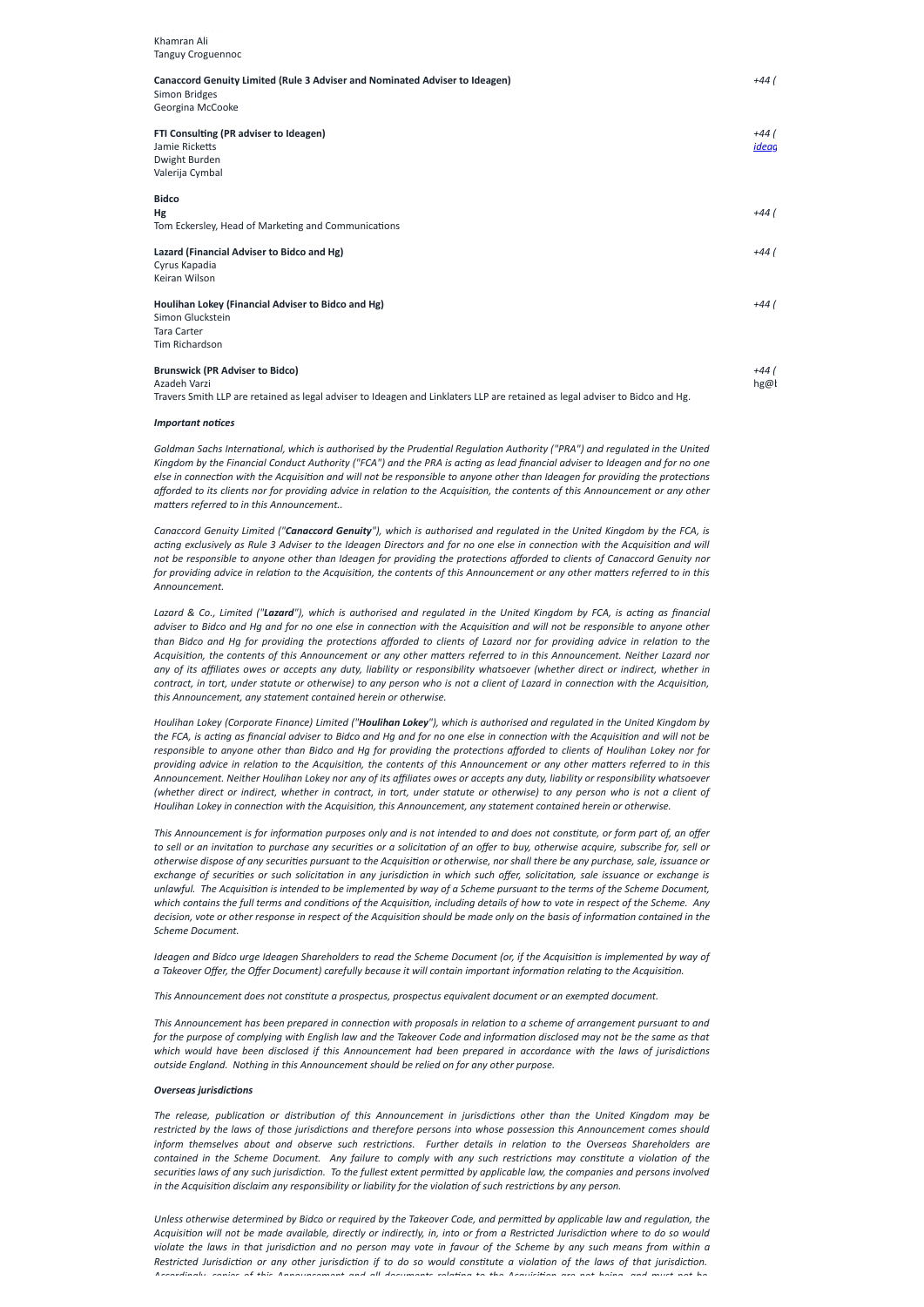Accordingly, copies of this Announcement and all aocuments relating to the Acquisition are not being, and must not be, directly or indirectly, mailed or otherwise forwarded, distributed or sent in, into or from a Restricted Jurisdiction where to do so would violate the laws in that jurisdiction, and persons receiving this Announcement and all documents relating to the Acquisition (including custodians, nominees and trustees) must not mail or otherwise distribute or send them in, into or from *such jurisdictions where to do so would violate the laws in that jurisdiction.*

The availability of the Acquisition to Ideagen Shareholders who are not resident in the United Kingdom may be affected by the laws of the relevant jurisdictions in which they are resident. Persons who are not resident in the United Kingdom should *inform themselves of, and observe, any applicable requirements.*

The Acquisition shall be subject to the applicable requirements of the Takeover Code, the Panel, the London Stock Exchange, *the Financial Conduct Authority and the AIM Team.*

### *Additional information for US investors*

Ideagen Shareholders in the United States should note that the Acquisition relates to the securities of a UK company and is *proposed to be effected by means of a scheme of arrangement under English law. This Announcement, the Scheme* Document and certain other documents relating to the Acquisition have been or will be prepared in accordance with English law, the Takeover Code and UK disclosure requirements, format and style, all of which differ from those in the United States. A transaction effected by means of a scheme of arrangement is not subject to the tender offer rules or the proxy solicitation rules under the US Exchange Act. Accordingly, the Acquisition is subject to the disclosure requirements of and practices applicable in the United Kingdom to schemes of arrangement, which differ from the disclosure requirements of the United States tender offer and proxy solicitation rules. If, in the future, Bidco exercises the right to implement the Acquisition by way of a Takeover Offer and determines to extend the offer into the United States, the Acquisition will be made in compliance with *applicable United States laws and regulations, including any applicable exemptions under the US Exchange Act.*

Ideagen's financial statements, and all financial information that is included in this Announcement or that may be included in the Scheme Document, or any other documents relating to the Acquisition, have been or will be prepared in accordance with International Financial Reporting Standards and may not be comparable to financial statements of companies in the United States or other companies whose financial statements are prepared in accordance with US generally accepted accounting *principles.*

The receipt of cash pursuant to the Acquisition by a US holder as consideration for the transfer of its Ideagen Shares pursuant to the Scheme will likely be a taxable transaction for United States federal income tax purposes and under applicable United States state and local, as well as foreign and other, tax laws. Each Ideagen Shareholder is urged to consult his independent *professional adviser immediately regarding the tax consequences of the Acquisition applicable to him.*

It may be difficult for US holders to enforce their rights and claims arising out of US federal securities laws, since Bidco and Ideagen are located in countries other than the US, and some or all of their officers and directors may be residents of countries other than the US. US holders may not be able to sue a non-US company or its officers or directors in a non-US court for violations of US securities laws. Further, it may be difficult to compel a non-US company and its affiliates to subject *themselves to a US court's judgement.*

In accordance with normal UK practice and consistent with Rule 14e-5(b) of the US Exchange Act, Bidco, certain affiliated companies and their nominees or brokers (acting as agents) may make certain purchases of, or arrangements to purchase, shares in Ideagen outside of the US, other than pursuant to the Acquisition, until the date on which the Acquisition and/or Scheme becomes Effective, lapses or is otherwise withdrawn. If such purchases or arrangements to purchase were to be made they would occur either in the open market at prevailing prices or in private transactions at negotiated prices and comply with applicable law, including the US Exchange Act. Any information about such purchases or arrangements to purchase will be disclosed as required in the United Kingdom, will be reported to a Regulatory Information Service and will be *available on the London Stock Exchange website at www.londonstockexchange.com.*

This Announcement, oral statements made regarding the Acquisition, and other information published by Bidco, Hg or Ideagen contain statements about Bidco, Hg and Ideagen that are or may be deemed to be forward looking statements. All *statements other than statements of historical facts included in this Announcement may be forward looking statements.* Without limitation, any statements preceded or followed by or that include the words "targets", "plans", "believes", "expects", "aims", "intends", "will", "may", "anticipates", "estimates", "projects" or words or terms of similar substance or the negative thereof, are forward looking statements. Forward looking statements include statements relating to the following: *(i) future capital expenditures, expenses, revenues, earnings, synergies, economic performance, indebtedness, financial* condition, dividend policy, losses and future prospects; (ii) business and management strategies and the expansion and growth of Bidco's, Hg's or Ideagen's operations and potential synergies resulting from the Acquisition; and (iii) the effects of *government regulation on Bidco's, Hg's or Ideagen's business.*

# *Forward-looking statements*

*These forward-looking statements are not guarantees of future performance. Such forward-looking statements involve* known and unknown risks and uncertainties that could significantly affect expected results and are based on certain key assumptions. Many factors could cause actual results to differ materially from those projected or implied in any forwardlooking statements. These factors include, but are not limited to, the satisfaction of the conditions to the Acquisition, as well as additional factors, such as changes in political and economic conditions, changes in the level of capital investment, *retention of key employees, changes in customer habits, success of business and operating initiatives and restructuring objectives, impact of any acquisitions or similar transactions, changes in customers' strategies and stability, competitive product and pricing measures, changes in the regulatory environment, fluctuations of interest and exchange rates, the* outcome of any litigation. Due to such uncertainties and risks, readers are cautioned not to place undue reliance on such forward-looking statements, which speak only as of the date of this Announcement. All subsequent oral or written forwardlooking statements attributable to Bidco, Hg or Ideagen or any of their respective members, directors, officers or employees or any persons acting on their behalf are expressly qualified in their entirety by the cautionary statement above. Bidco, Hg and Ideagen disclaim any obligation to update any forward-looking or other statements contained in this Announcement, *except as required by applicable law.*

## *No profit forecasts or estimates*

No statement in this Announcement is intended as a profit forecast or estimate for any period and no statement in this Announcement should be interpreted to mean that earnings or earnings per share for Ideagen for the current or future financial years would necessarily match or exceed the historical published earnings or earnings per share for Ideagen.

### *Dealing disclosure requirements of the Takeover Code*

"Under Rule 8.3(a) of the Takeover Code, any person who is interested in 1% or more of any class of relevant securities of an offeree company or of any securities exchange offeror (being any offeror other than an offeror in respect of which it has been announced that its offer is, or is likely to be, solely in cash) must make an Opening Position Disclosure following the commencement of the offer period and, if later, following the announcement in which any securities exchange offeror is first identified. An Onening Decition Dicelecure must contain details of the norseals interests and short necitions in, and rights to